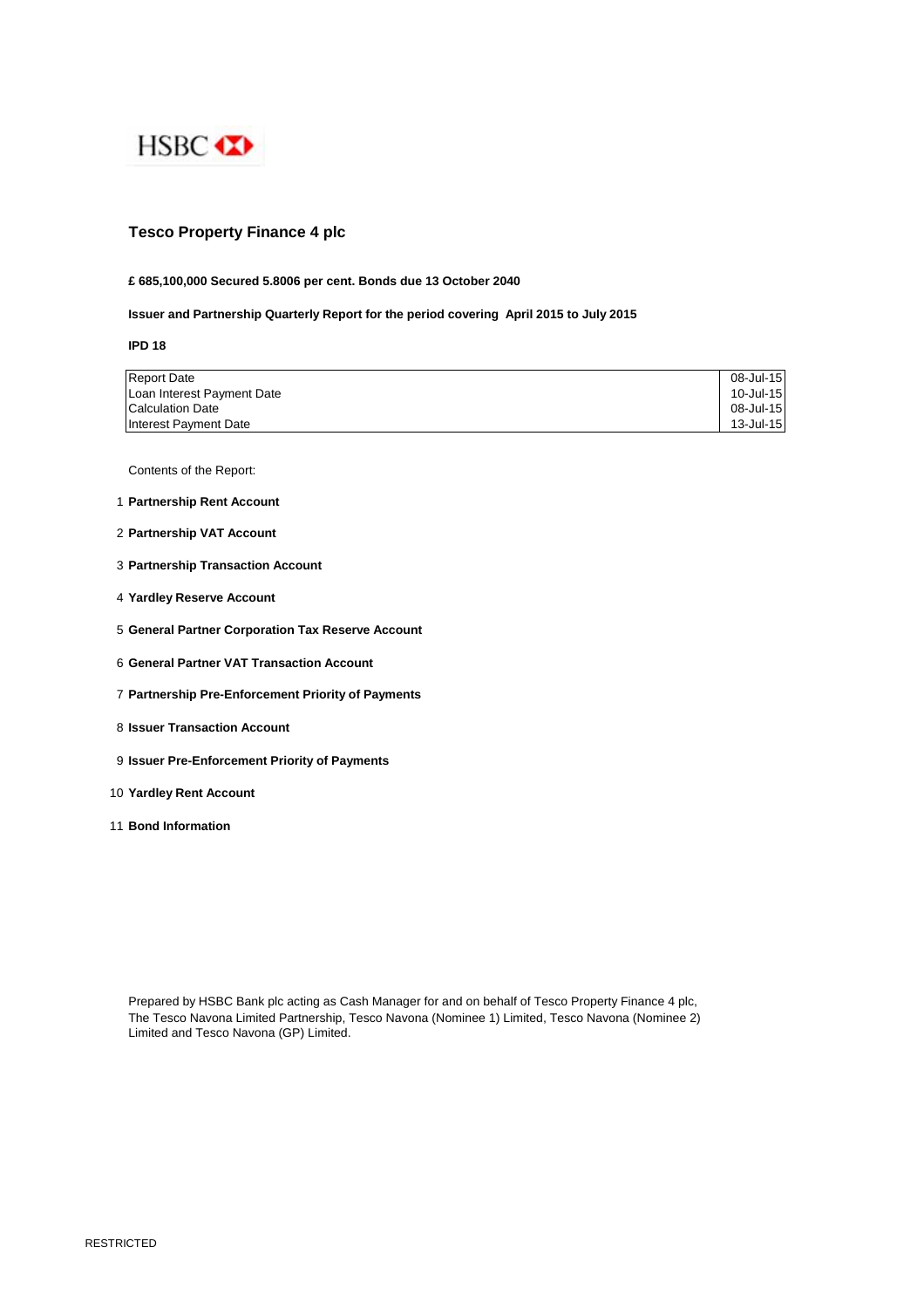### **1. Partnership Rent Account 70**

|             | Opening Balance                    | 5.000.00 Cr         |
|-------------|------------------------------------|---------------------|
| <b>DATE</b> | <b>ENTRY DETAILS</b>               | CR/DR<br>AMOUNT (£) |
| 09-Feb-11   | Initial Deposit on Closing Date    | 5,000.00 Cr         |
| 23-Jun-15   | Rent                               | 8,455,812.06 Cr     |
| 10-Jul-15   | To Partnership Transaction Account | 8.455.812.06 Dr     |
|             | Closing Balance                    | 5,000.00 Cr         |
|             |                                    |                     |

## **2. Partnership VAT Account 70728703**

|             | Opening Balance                             | 1.905.681.89 Cr |       |
|-------------|---------------------------------------------|-----------------|-------|
| <b>DATE</b> | <b>ENTRY DETAILS</b>                        | AMOUNT (£)      | CR/DR |
|             |                                             |                 |       |
| 15-Apr-15   | SAVILLS (UK) LIMTED                         | 2,885.95 Cr     |       |
| 15-Apr-15   | SAVILLS (UK) LIMTED                         | 12,272.90 Cr    |       |
| 29-Apr-15   | <b>HMRC</b>                                 | 1,796,283.52 Dr |       |
| 09-Jun-15   | SAVILLS (UK) LIMTED                         | 2,093.20 Cr     |       |
| 09-Jun-15   | SAVILLS (UK) LIMTED                         | 10,417.53 Cr    |       |
| 22-Jun-15   | <b>TESCO STORES</b>                         | 1,819,324.22 Cr |       |
| 26-Jun-15   | SAVILLS (UK) LIMTED                         | 19,791.29 Cr    |       |
| 03-Jul-15   | SAVILLS (UK) LIMTED                         | 5,720.33 Cr     |       |
| 10-Jul-15   | Transfer to Partnership Transaction Account | 87.067.95 Dr    |       |
|             |                                             |                 |       |
|             | <b>Closing Balance</b>                      | 1,894,835.84 Cr |       |

## **3. Partnership Transaction Account 707287**

|                  | Opening Balance                       | 205.862.02 Cr       |  |
|------------------|---------------------------------------|---------------------|--|
| <b>DATE</b>      | <b>ENTRY DETAILS</b>                  | CR/DR<br>AMOUNT (£) |  |
|                  |                                       |                     |  |
| 06-Jul-15        | <b>Credit Interest</b>                | 1,367.56 Cr         |  |
| 10-Jul-15        | <b>Transfer from Rent</b>             | 8,455,812.06 Cr     |  |
| 10-Jul-15        | <b>Trustee Fee</b>                    | 1,500.00 Dr         |  |
| 10-Jul-15        | <b>Ongoing Fee</b>                    | 14,593.27 Dr        |  |
| 10-Jul-15        | Expenses                              | 10.795.14 Dr        |  |
| 10-Jul-15        | Partnership Swap payment              | 1,111,233.95 Cr     |  |
| 10-Jul-15        | Partnership Debt                      | 10,277,163.94 Dr    |  |
| 10-Jul-15        | <b>Yardley Rent Account</b>           | 906,714.83 Cr       |  |
| 10-Jul-15        | Transfer from Partnership VAT Account | 87,067.95 Cr        |  |
| $10 -$ Jul- $15$ | Property Pool Manager Fee             | 234.646.43 Dr       |  |
|                  | Closing Balance                       | 229.359.59 Cr       |  |

### **4. Yardley Reserve Account 70729192**

|             | Opening Balance           | 261,631.04 Cr |       |
|-------------|---------------------------|---------------|-------|
| <b>DATE</b> | <b>ENTRY DETAILS</b>      | AMOUNT (£)    | CR/DR |
|             | 07-Jul-15 Credit Interest | 97.84 Cr      |       |
|             | <b>Closing Balance</b>    | 261,728.88 Cr |       |
|             |                           |               |       |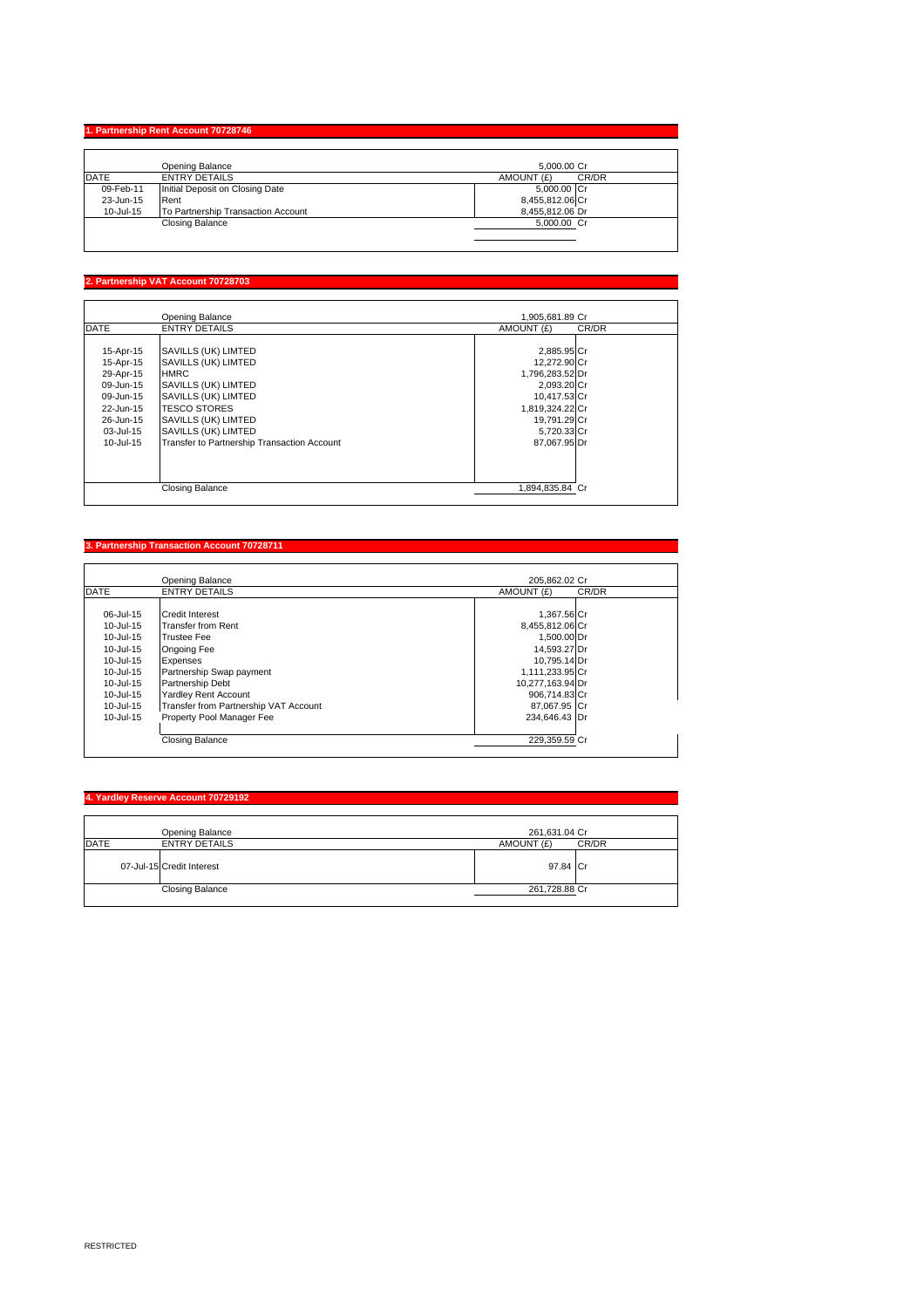|             | 5. General Partner Corporation Tax Reserve Account 70728770 |               |       |
|-------------|-------------------------------------------------------------|---------------|-------|
|             | Opening Balance                                             | 309,503.95 Cr |       |
| <b>DATE</b> | <b>ENTRY DETAILS</b>                                        | AMOUNT (£)    | CR/DR |
|             | 07-Jul-15 Credit Interest                                   | 115.74 Cr     |       |
|             | <b>Closing Balance</b>                                      | 309,619.69 Cr |       |

### **Fal Partner VAT Transaction Account 7072876**

|             | Opening Balance        | $0.00C$ r           |
|-------------|------------------------|---------------------|
| <b>DATE</b> | <b>ENTRY DETAILS</b>   | CR/DR<br>AMOUNT (£) |
|             |                        |                     |
|             |                        |                     |
|             |                        |                     |
|             | <b>Closing Balance</b> | 0.00 Cr             |

#### **Expense Reserve Ledger - Max GBP 500,000.00**

| Date            |               |  |
|-----------------|---------------|--|
| Opening Balance | 205.865.66 Cr |  |
| $10 -$ Jul-15   | 7.141.86 Cr   |  |
| $10 -$ Jul-15   | 16.355.71 Cr  |  |
|                 |               |  |

Balance 229,363.23

#### Date **Funds Paid Out of account (£) Funds Received into account (£)** 10-Jul-15 **Partnership Available Funds** a Rental Income 8,455,812.06<br>
b Funds from Yardley Accounts 8,455,812.06<br>
c Funds from Issuer under Partnership Swaps 8,655,812.06<br>
10,016,573.00 b Funds from Yardley Accounts c Funds from Issuer under Partnership Swaps 10,016,573.00 Experimental Structure of the Count of the Structure of the Structure of the Structure of the Structure of the Structure of the Structure of the Structure of the Structure of the Structure of the Structure of the Structure e From Partnership Disposal Proceeds Account (1999) 1999 - 1999 - 1999 - 1999 - 1999 - 1999 - 1999 - 1999 - 19<br>1999 - 1999 - 1999 - 1999 - 1999 - 1999 - 1999 - 1999 - 1999 - 1999 - 1999 - 1999 - 1999 - 1999 - 1999 - 1999 From Partnership Insurance Proceeds Account 0.00<br>
Interest received by the Partnership Accounts and Rent Account nterest received by the Partnership Accounts and Rent Account h Eligible Investment Earnings by Partnership - i Advance under Committed Subordinated Loan Agreement j Advance from Drawdown of Yardley Reserve Loan - k Net proceeds of a CPO Disposal or a Mortgage Property - From 3rd anniversay of Closing, funds from Yardley Reserve Loan Ledger m Net proceeds of a disposal of a Mortgage Property - n Any other sums standing to the credit of the Partnership Transaction Ac - **Partnership Pre-Enforcement Priority of Payments** a Partnership Security Trustee Fees<br>b Issuer Security Trustee Fee, Bond Trustee, operating expenses of the Issuer Partnership Operating Expenses excluding GP UK Tax 10,795.14 Partnership Operator Fee d Property Advisor Fee (Annual 30K) n Topony Admeet Pee (Almiddi Serv)<br>Nominees Corporate Services Provider Fee Nominees Holdco Corporate Services Provider Fee d PL Propco Corporate Services Provider Fees d Nominees Side Letter payments - d Nominees Holdco Side Letter payments - Account Bank Fee Cash Manager Fee Yardley Cash Manager Fee ssuer Account Bank, PPA CM, CSP Fee (Ongoing Partnership Facility Fee) **5,000.00** d Headlease payment - e Partnership Expenses Ledger payment (max £6,250 indexed annually) 7,141.86 F Partnership Debt Interest experiment of Partnership Debt Interest experiment of the Partnership Debt Interest  $9,821,881.94$ <br>Partnership Swan payment 8,905,339,05 Fartnership Swap payment 8,905,339.05<br>
Partnership Debt Principal and State 19,905,339.05<br>
Ass,282.00 e annoremp onap payment h Issuer Partnership Swap Termination Amount (Ongoing Partnership Facility Fee) 750.00 i Property Pool Manager Fee 234,646.43 j Partnership Swap Termination Amount - Partnership Expenses Ledger payment Alteration Adjustment Rent Substitution Adjustment Rent Credited to Subordinated Loan Reserve Ledger Payments to the Subordinated Loan Facility Provider Partnership Distribution Account (Ongoing Partnership Facility Fee)

**Totals** 19,467,535.40 19,467,535.40

#### **7. Partnership Pre-Enforcement Priority of Payments**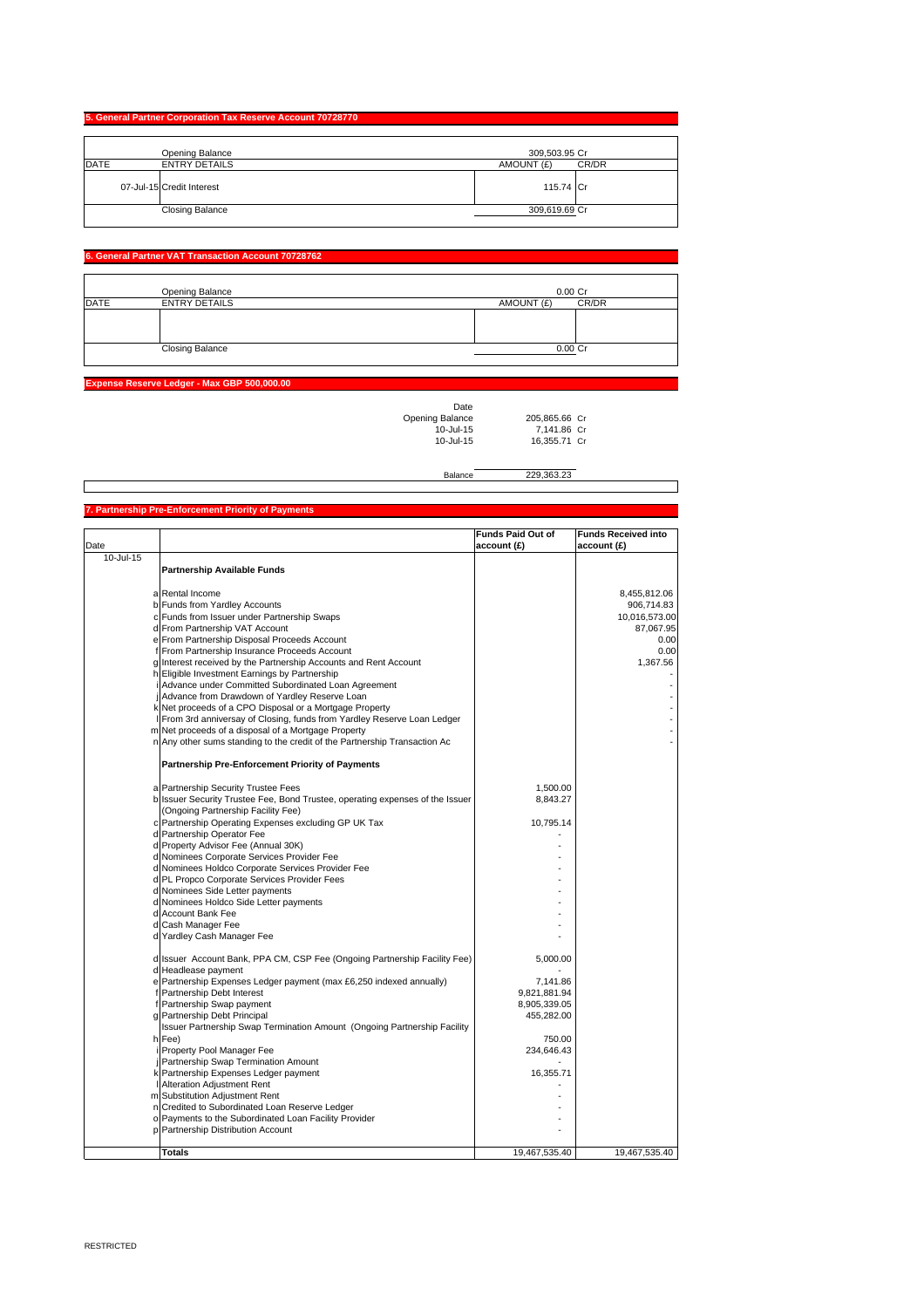|             | Opening Balance        | 25.464.27 Cr        |
|-------------|------------------------|---------------------|
| <b>DATE</b> | <b>ENTRY DETAILS</b>   | CR/DR<br>AMOUNT (£) |
| $01-May-15$ | Interest               | 130.79 Cr           |
| 01-Jun-15   | Interest               | 3.26 Cr             |
| 01-Jul-15   | Interest               | 3.16 Cr             |
| 13-Jul-15   | <b>Swaps Receipts</b>  | 18,921,912.05 Cr    |
| 13-Jul-15   | Swap Pays              | 18,921,912.05 Dr    |
| 13-Jul-15   | Partnership Debt       | 10,297,797.07 Cr    |
| 13-Jul-15   | Expenses               | 20,633.36 Dr        |
| 13-Jul-15   | <b>Notes</b>           | 10,277,163.71 Dr    |
| 13-Jul-15   | <b>Issuer Profit</b>   | 750.00 Cr           |
|             |                        |                     |
|             | <b>Closing Balance</b> | 26.351.48           |

# **9. Issuer Pre-Enforcement Priority of Payments** Date **Funds Paid Out of account (£) Funds Received into account (£)** 13-Jul-15 **Issuer Available Funds** a Funds due to Issuer under Partnership Swap Agreement<br>
b Amounts due to Issuer in respect of Partnership Loan<br>
c Any amount due to Issuer on Transaction Account<br>
d Interest Received by Issuer on Transaction Account<br>
e Eig **Issuer Pre-Enforcement Priority of Payments** a Bond Trustee Fee 1,200.00<br>a Issuer Security Trustee Fee 1,500.00 a Issuer Security Trustee Fee 1,500.00<br>
a Issuer Security Trustee Fee 1,500.00<br>
Issuer Operating Expenses 12,933.36<br>
c Paying Agent Fee 1,000<br>
c Account Bank Fee 1,000<br>
c Account Bank Fee 1,750.00 b Issuer Operating Expenses 12,933.36 c Issuer/Issuer Holdco Corporate Services Provider Fee 0.00 c Paying Agent Fee 500.00 c Account Bank Fee 750.00 Cash Manager Fee 3,750.00<br>
Bond Interest 9,834,804.71<br>
Bond Principal 442,359.00 d Bond Interest 9,834,804.71 d Bond Principal 442,359.00 d Issuer Swap Provider and the Issuer Swap Provider and the Issuer Swap Provider and the Issuer Swap Provider <br>Partnership Swap payment and the Islamic Swap of the Islamic Swap of the Islamic Swap of the Islamic Swap Provi d Partnership Swap payment 10,016,573.00<br>| Saudi Partnership Swap payment 10,016,573.00<br>| ISsuer Profit 150.00 e Issuer Profit f Swap Subordinated Amounts - g Issuer Partnership Swap Termination Amount h Issuer Transaction Account 137.21 **Totals** 29,220,596.33 29,220,596.33

### **Yardley Rent Account 70**

|             | Opening Balance                    | $0.00$ Cr           |  |
|-------------|------------------------------------|---------------------|--|
| <b>DATE</b> | <b>ENTRY DETAILS</b>               | CR/DR<br>AMOUNT (£) |  |
|             |                                    |                     |  |
| 15-Apr-15   | SAVILLS (UK) LIMTED                | 14,429.75 Cr        |  |
| 15-Apr-15   | SAVILLS (UK) LIMTED                | 61,364.50 Cr        |  |
| 09-Jun-15   | SAVILLS (UK) LIMTED                | 10,465.99 Cr        |  |
| 09-Jun-15   | SAVILLS (UK) LIMTED                | 52,087.67 Cr        |  |
| 22-Jun-15   | <b>TESCO STORES</b>                | 640,808.80 Cr       |  |
| 26-Jun-15   | SAVILLS (UK) LIMTED                | 98,956.45 Cr        |  |
| 03-Jul-15   | SAVILLS (UK) LIMTED                | 28,601.67 Cr        |  |
| 10-Jul-15   | To Partnership Transaction Account | 906.714.83 Dr       |  |
|             |                                    |                     |  |
|             |                                    |                     |  |
|             |                                    |                     |  |
|             | <b>Closing Balance</b>             | $0.00$ Cr           |  |